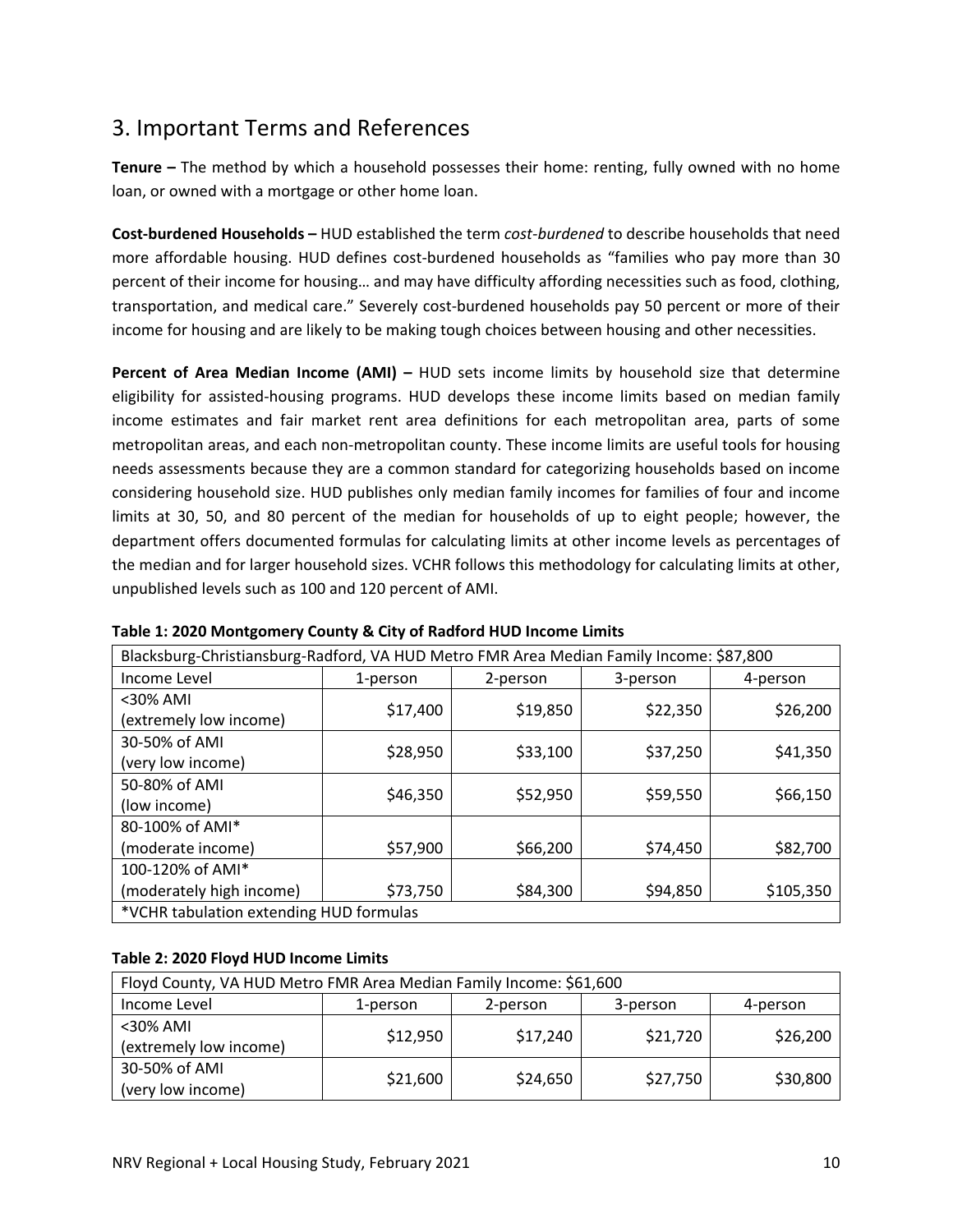| 50-80% of AMI                            |          |          |          |          |
|------------------------------------------|----------|----------|----------|----------|
| (low income)                             | \$34,550 | \$39,450 | \$44,400 | \$49,300 |
| 80-100% of AMI*                          |          |          |          |          |
| (moderate income)                        | \$43,150 | \$49,300 | \$55,450 | \$61,600 |
| 100-120% of AMI*                         |          |          |          |          |
| (moderately high income)                 | \$51,750 | \$59,150 | \$66,550 | \$73,900 |
| * VCHR tabulation extending HUD formulas |          |          |          |          |

### **Table 3: 2020 Giles HUD Income Limits**

| Giles County, VA HUD Metro FMR Area Median Family Income: \$61,000 |          |          |          |          |
|--------------------------------------------------------------------|----------|----------|----------|----------|
| Income Level                                                       | 1-person | 2-person | 3-person | 4-person |
| <30% AMI                                                           | \$12,850 | \$17,240 | \$21,720 | \$26,200 |
| (extremely low income)                                             |          |          |          |          |
| 30-50% of AMI                                                      | \$21,350 | \$24,400 | \$27,450 | \$30,500 |
| (very low income)                                                  |          |          |          |          |
| 50-80% of AMI                                                      | \$34,200 | \$39,050 | \$43,950 | \$48,800 |
| (low income)                                                       |          |          |          |          |
| 80-100% of AMI*                                                    |          |          |          |          |
| (moderate income)                                                  | \$42,700 | \$48,800 | \$54,900 | \$61,000 |
| 100-120% of AMI*                                                   |          |          |          |          |
| (moderately high income)                                           | \$51,250 | \$58,600 | \$65,900 | \$73,200 |
| * VCHR tabulation extending HUD formulas                           |          |          |          |          |

## **Table 4: 2020 Pulaski HUD Income Limits**

| Pulaski County, VA HUD Metro FMR Area Median Family Income: \$60,500 |          |          |          |          |
|----------------------------------------------------------------------|----------|----------|----------|----------|
| Income Level                                                         | 1-person | 2-person | 3-person | 4-person |
| <30% AMI                                                             | 12,760   | 17,240   | 21,720   | 26,200   |
| (extremely low income)                                               |          |          |          |          |
| 30-50% of AMI                                                        | 21,200   | 24,200   | 27,250   | 30,250   |
| (very low income)                                                    |          |          |          |          |
| 50-80% of AMI                                                        | 33,900   | 38,750   | 43,600   | 48,400   |
| (low income)                                                         |          |          |          |          |
| 80-100% of AMI                                                       |          |          |          |          |
| (moderate income)                                                    | \$42,350 | \$48,400 | \$54,450 | \$60,500 |
| 100-120% of AMI                                                      |          |          |          |          |
| (moderately high income)                                             | \$51,250 | \$58,600 | \$65,900 | \$73,200 |

\* VCHR tabulation extending HUD formulas

**Housing Affordability –** *Housing affordability* is a broad term used to discuss the degree to which housing units in a market or submarket meet the income‐based needs of households in that market. Researchers and practitioners generally consider housing affordability for income groups that may face challenges related to affording housing, including the following:

- extremely low-income households that do not make enough money to obtain decent housing
- young professionals who wish to become homeowners but cannot find a starter home with associated costs within their budget